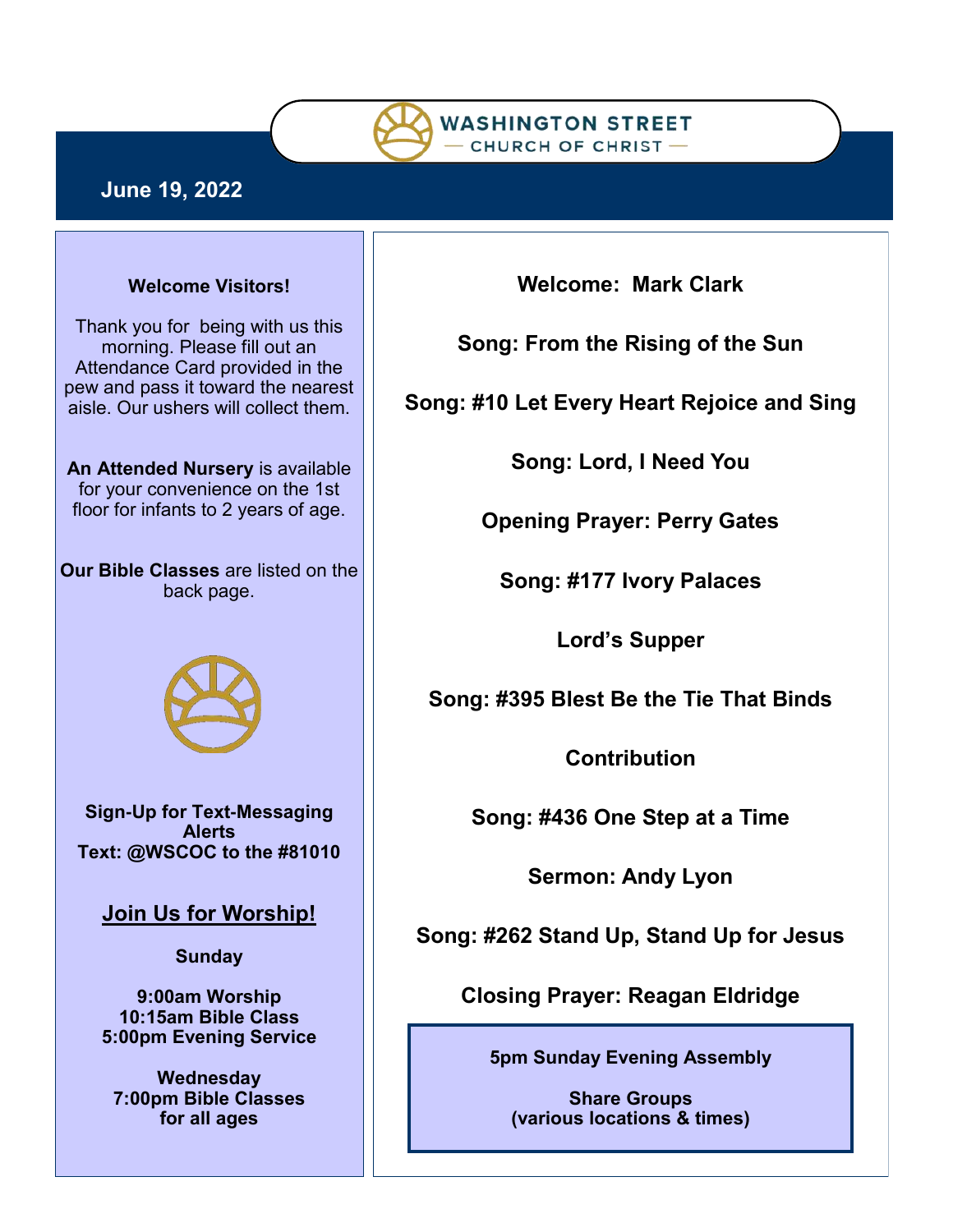# **What's happening today...**

**Happy Father's Day!**

**"Power for Today" -** new copies are in the windows and foyer.

# **What's happening this week...**

**Security Update -** In an effort to maintain building security, we periodically change the locks on the exterior doors. This was done recently. We want everyone that needs regular access to the building to have a key. If you currently have a numbered key that was issued to you and still require regular access outside normal business hours, please see Aaron Lyon, our Facilities Manager to swap your old key with a new one. He will maintain a list of all keyholders. These keys are not to be duplicated.

**Jr. Impact -** June 17th through June 20th.

**Sr. Impact -** June 20th through June 25th.

**Summer "Stock Up" for Clothe Our Kids-** We will be collecting NEW socks and underwear for Clothe Our Kids. A collection box will be in the fellowship hall and the collection will end June 19th. Please see Tammy Mullins if you have any questions.

**Camp Counselors Needed -** Keith Kilpatrick is looking for more Church Camp counselors. Church camp will be at Camp Ney-a-Ti on July 15th-20th. If you are interested in helping the whole or part of that week, please contact Keith Kilpatrick.

# **What's happening next week?**

**Next week's guest speaker -** Adam Ragland

**Sr. Impact -** June 20th through June 25th.

### **Upcoming Events...**

**Honduras Mission -** July 6th through July 13th.

**July 4th Celebration -** on Sunday evening, July 3rd, at the Hampton's (179 Daves Hollow Rd.). We will start at 6pm with a devo, followed by food, fellowship and fireworks.

**Bridal Gift Tea -** for Kaitlyn Lyon Childers, on Sunday, July 10th, from 2:30pm until 3:30pm in the fellowship hall. Kaitlyn is registered at Walmart, Amazon and Carter's.

**Church Camp -** July 15th through July 20th.

**End of Summer Bash–** Saturday, July 30th.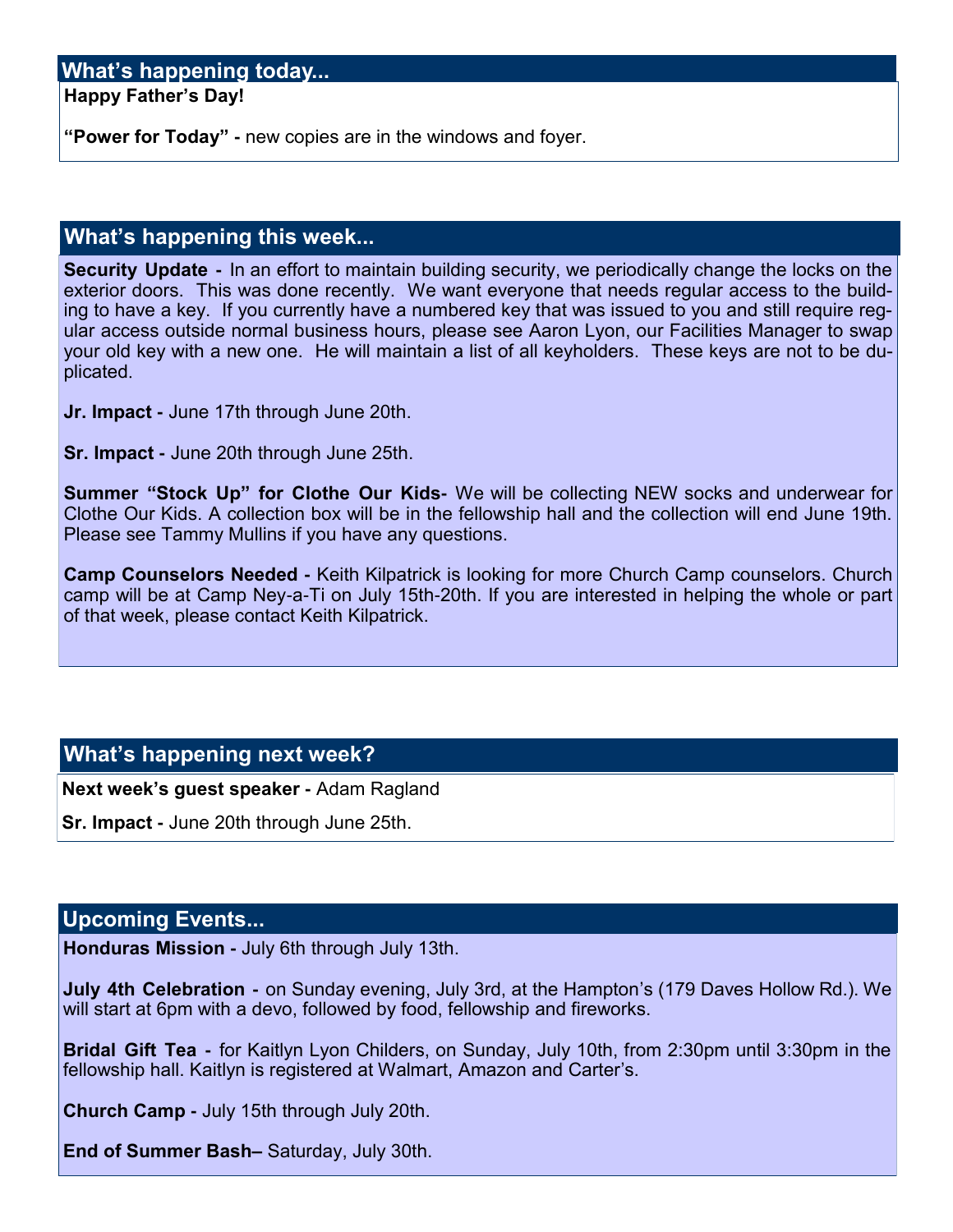# **Prayer Request...**

No one currently in the hospital.

### **We express our sympathy...**

We express our sympathy to the family of Fred Lindsey, father of Chris Golden. A private graveside service was held on Thursday, June 16th, at Fort Leavenworth National Cemetery.

#### **CARD SHOWER**

Pam Cummins 51 Hughey Road Fayetteville, TN 37334

Susan Hampton 179 Daves Hollow Road Fayetteville, TN 37334

Donna Simms 324 Priest Lane Hazel Green, AL 33750



### **Those to Serve for the month of June**

#### **Serving Communion**

Allen Alcorn **Bobby Clark** Gary Moffett

\*Don Vess **Rob Byrd** Adam Smith

\*\*Jason Brown **David Darnell** Daniel Sapach

#### **\*To offer thanks for bread and cup. \*\*To offer thanks for the opportunity to give.**

**Worship Coordinator** Perry Gates

**Counting Contribution** Jason Brown, Perry Gates

**Door Greeters** Dan and Hope DeJarnatt

**Unlocking Building** Perry Gates

**Ushers** David Richardson, Knox Smith, Abram Smith

> **Locking Building** Mark Clark

**Communion Preparation** Curtis and Faye Brown

**Elder "On Call"** J.B. Cox - 931-993-8484

#### **Nursery Workers for June**

June 5: Lisa Yatsko, Kim Jean June 12: Laura Clark, Susan Hampton June 19: Abby Grace Mashburn. Monica Mashburn June 26: Mary Rozar, Taylor Butcher

**For the Record Sunday, June 12, 2022**

| 9:00AM             | <b>NC</b> |
|--------------------|-----------|
| <b>Bible Study</b> | 142       |
| <b>PM Worship</b>  | NC.       |

Please help us keep the prayer list updated. If you would like to add someone call 433-2391

CONTINUE IN PRAYER...

Anne Beddingfield

Rickie Bell, pancreatic cancer

Villa Bradford

Hannah Brewer, breast cancer

Kay Brewer

Ernestine Cook

Jean Crowder

Bill Davis

MaDonna Eldridge

Joan Hagan

Billie Logan

Keri Logan

Daryl Mills

Jimmy Mullins

Charlotte Northrup

Martha Parkes

Staci Peterson, cancer

Betty Pigg

Paula Bevels Thomas

Patrick Thompson

Sarah Rhoden

John Walsh, cancer

Jean Ward

Ida Florence West

**Elder "On Call" for June**

**J.B. Cox 931-993-8484**